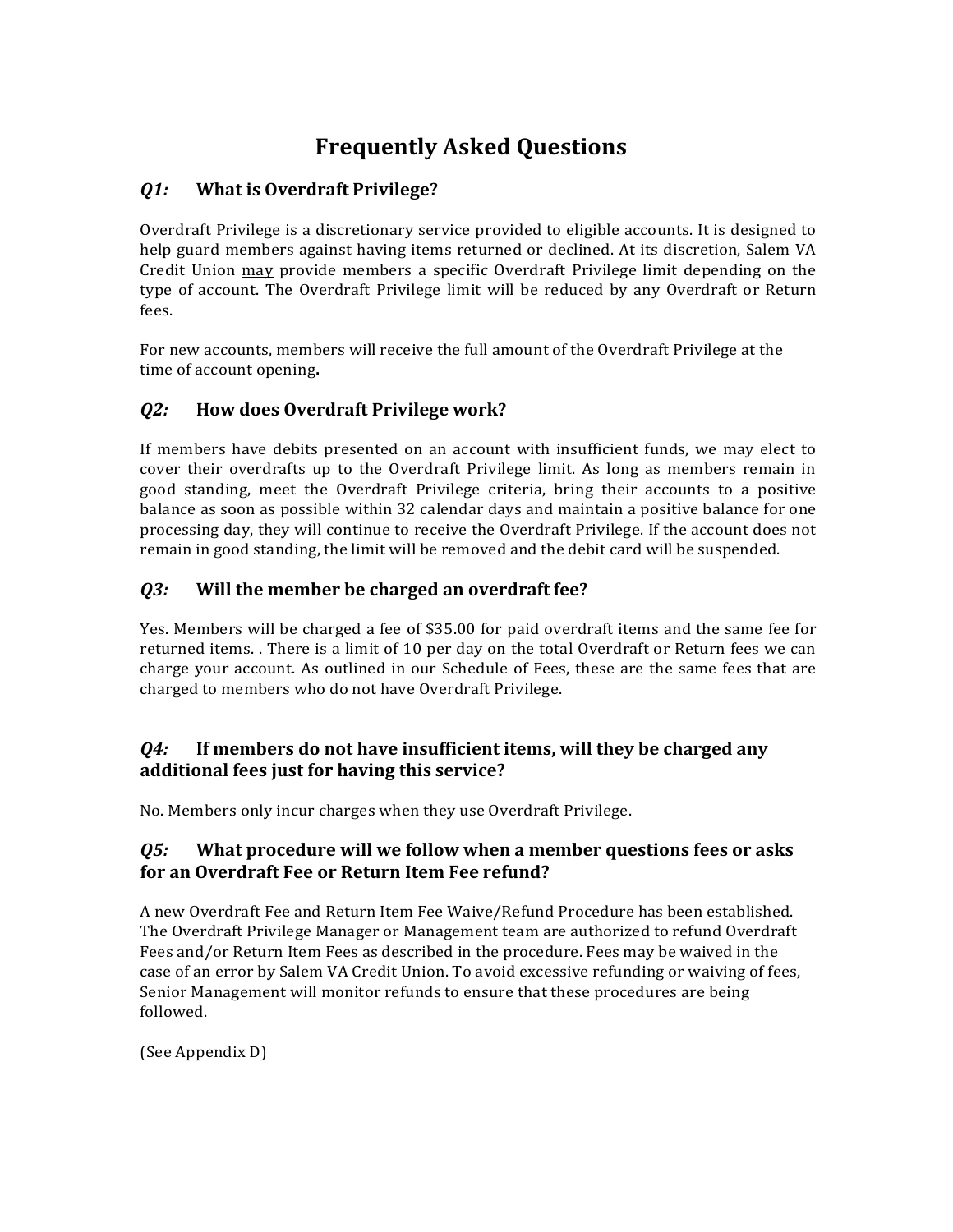## *Q6:* **What is the difference between Overdraft Privilege and Overdraft Protection?**

Overdraft Privilege is a non-contractual service which allows an account to go negative in order to pay an item. Overdraft Protection is a contractual agreement which transfers funds from another source in order to pay an item and prevents or protects an account from becoming overdrawn.

# **Q7:** What if the member already has Overdraft Protection?

Members with existing Overdraft Protection may receive Overdraft Privilege at the discretion of Salem VA Credit Union and based upon the Overdraft Privilege criteria. It will be used only after any Overdraft Protection has been exhausted.

## *Q8:* **Will we continue to offer Overdraft Protection to our members?**

Yes. We will offer Overdraft Protection and ensure that our members are aware of all their options for covering and avoiding overdrafts.

## *Q9:* **Why are we adding Overdraft Privilege to our members' accounts?** Aren't we encouraging them to incur overdraft charges?

No. We are trying to save them the embarrassment of having an ATM or everyday debit card transaction declined, a check or ACH debit returned, and from paying additional merchant fees.

## *Q10:* **What account types will receive Overdraft Privilege and for how much?**

Eligible Share Draft accounts will receive the Overdraft Privilege at account opening.

Eligible accounts will receive a \$500 Overdraft Privilege limit; eligible accounts with recurring Direct Deposits of at least \$50.00 will receive a \$750 limit.

| <b>Account Type</b> | <b>ODP Limit</b> | <b>ODP Limit</b> |
|---------------------|------------------|------------------|
|                     | $w/o$ Dir Dep    | with Dir Dep     |
| Share draft         | \$500            | \$750 *          |

\*minimum of \$50 in recurring Direct Deposits

# *Q11:* **Will Overdraft Privilege be available on all accounts?**

No. The following will be excluded from the Overdraft Privilege program:

- Members who have loans past due more than 30 days with Salem VA Credit Union
- Members with Mastercard delinquencies
- Members who have charge-off accounts with us
- Accounts with a zero or negative balance for more than 32 days
- Accounts with levies, garnishments or bankruptcies
- Dormant accounts
- Minor accounts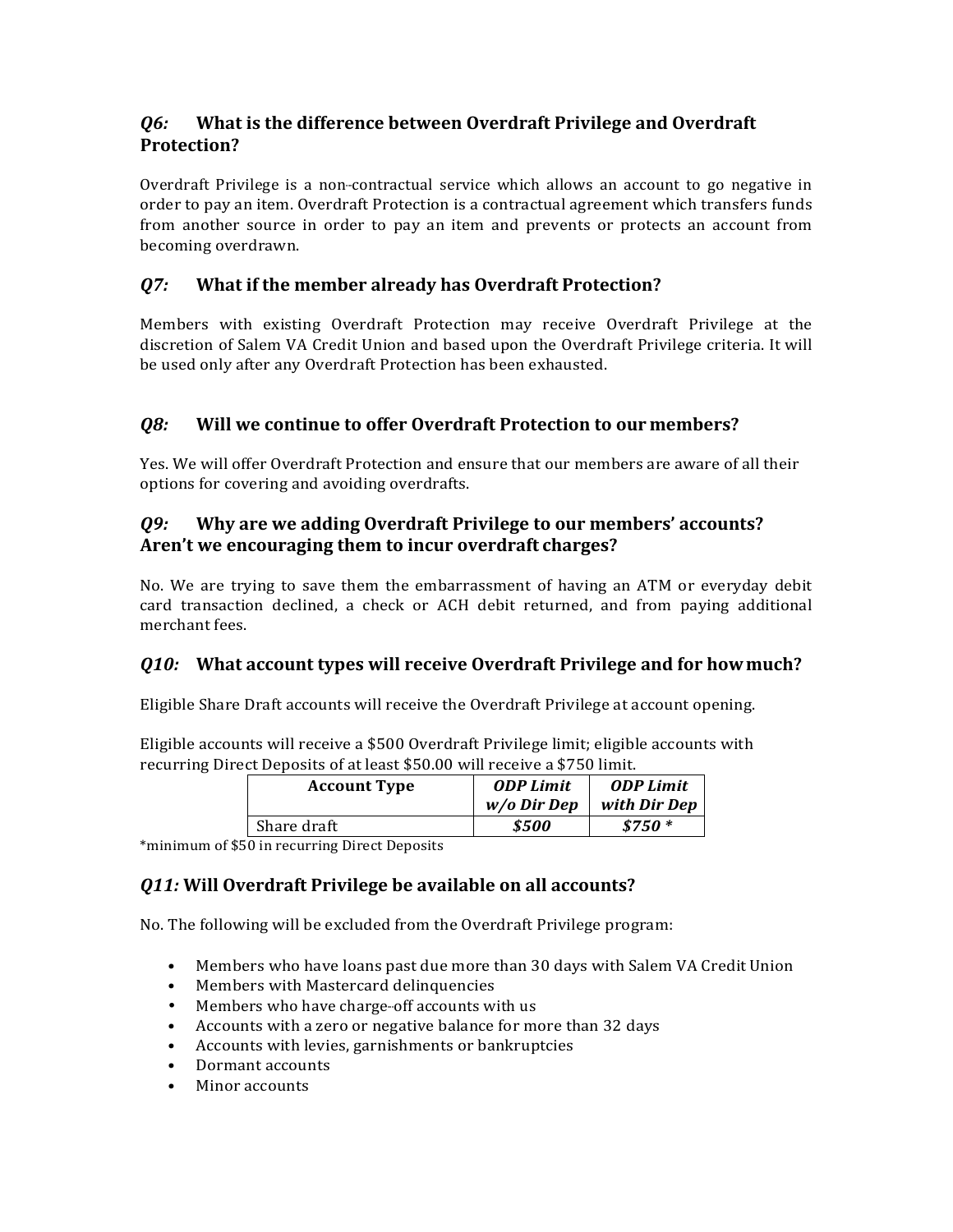- Estate accounts
- Custodial accounts
- Deceased accounts

## **Q12:** Are members notified when Overdraft Privilege is added to their **accounts?**

Yes. We will inform new members about their limits at account opening and provide them with a copy of the Overdraft Coverage Options Disclosure. Reminder letters regarding the service will be mailed quarterly.

(See Appendix A)

## **Q13:** How can Overdraft Privilege be accessed?

Members may access Overdraft Privilege:

- By writing a check, through an ACH transaction, and a recurring debit transaction
- $\bullet$  At the teller window
- Through online bill pay transactions

Overdraft Privilege is NOT available through the following channels:

- Using My Credit Union Online or Audio Response (Call24)
- Through Call Center

Due to the changes in Regulation E that occurred in 2010, if a consumer member consents to opt---in (extend coverage), they may access Overdraft Privilege:

- $\bullet$  At the ATM\*
- Using a debit card (signature and PIN based)\*

\*These channels are always available to business members.

## *Q14:* **How does Regulation E affect Overdraft Privilege?**

Salem VA Credit Union will authorize overdrafts for ATM or everyday debit card transactions, and charge a fee for paying these overdrafts, if the member provides their one-time authorization.

If a member has not extended their coverage, Salem VA Credit Union is unable to charge an Overdraft Fee for "force post" overdrafts that we must pay, such as:

- a debit card hold that expires before the transaction posts.
- a low dollar transaction that is automatically authorized by a merchant.

Accounts that incur these unauthorized overdrafts pose an inherent risk to Salem VA Credit Union and may result in a loss of revenue.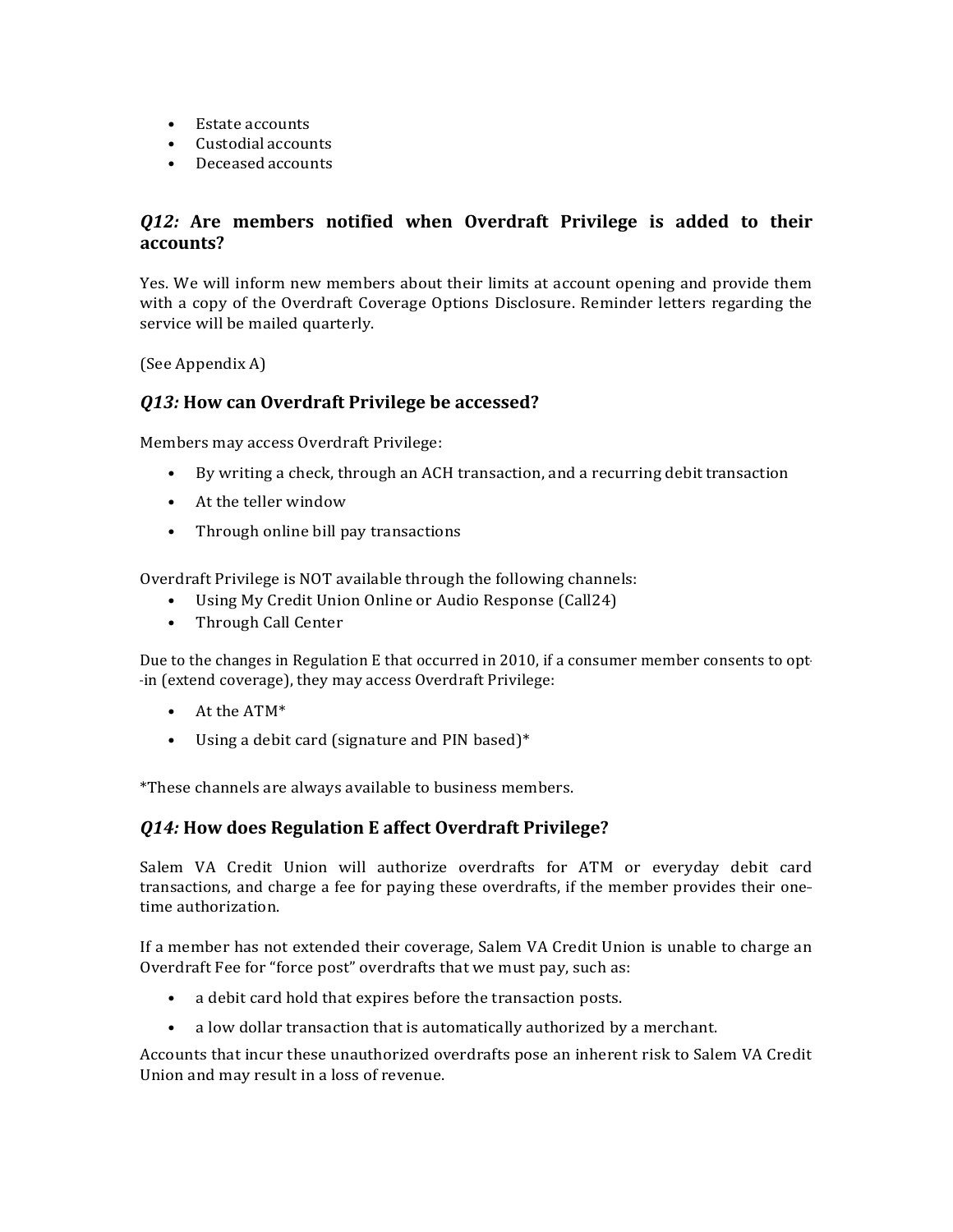We are implementing a new Unauthorized Overdraft Procedure for members who exceed their available balance.

(See Appendix D)

#### *Q15:* **How will we let our members know about extending Overdraft Privilege coverage?**

Salem VA Credit Union may use the following methods to remind members to extend coverage:

- Statement messages or stuffers
- Emails to members
- Reminders on our website
- Reminder letters and other mailings
- Calling campaigns to members who have not given consent
- Tellers and other contact personnel will ask members if they would like to extend the Overdraft Privilege coverage.

#### *Q16:* **How can members extend their coverage?**

Members can consent to Extended Coverage by:

- calling Member Service at (540) 344-4419.
- completing the consent form and mailing it to us.
- bringing the consent form by one of our branches.
- visiting our website at http://www.salemvafcu.org.
- sending us an email at info@salemvafcu.org.

#### Additionally:

- Any party on a joint account can give consent; any party on a joint account can revoke the decision.
- Members must specify each account for which they want Extended Coverage.
- Extended coverage affects all debit cards on an account.

## *Q17:* **Will we confirm the member's decision to extend coverage?**

Yes. Members who extend coverage will receive confirmation of their decision by one of the following methods:

- New Accounts personnel will provide new members with a copy of the Extended Coverage Consent form.
- Members that consent over the phone will be mailed the Extended Coverage Confirmation Letter.
- Members that consent via email or on our website will be sent the Extended Coverage Confirmation Letter.
- Members who consent in person with Tellers and other contact personnel will be sent the Extended Coverage Confirmation Letter.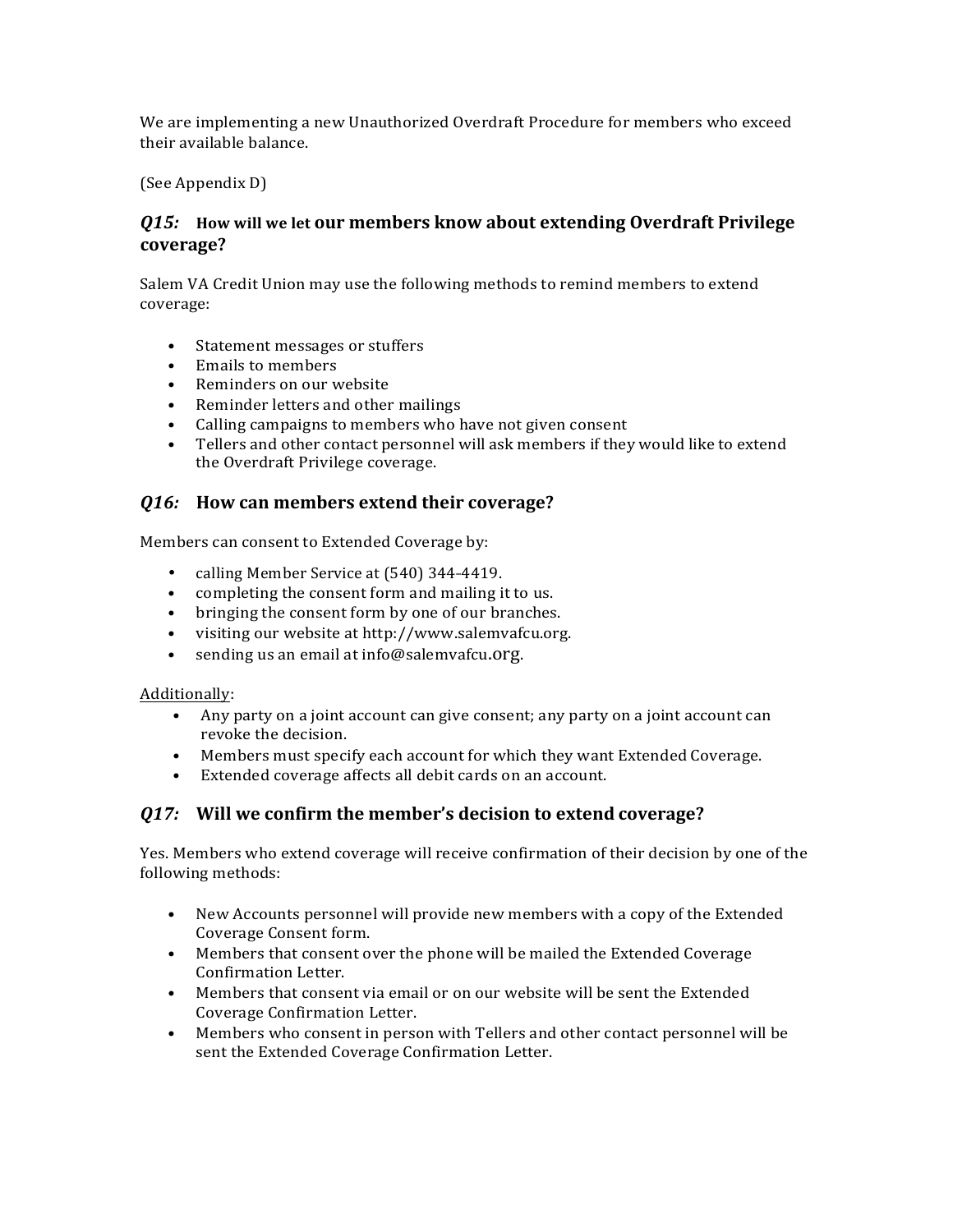#### (See Appendix B)

#### Additionally:

• For a new account, confirmation of consent is not the same as confirmation of eligibility for Overdraft Privilege.

#### *Q18:* **How will we inform members of their right to extend their coverage?**

#### New Accounts

- 1. Ask new members if they want a debit card with their checking account.
- 2. Explain the Overdraft Privilege service, emphasizing the transactions that are automatically covered (i.e., checks, ACH items).
- 3. Inform members that they also have a right to request that Salem VA Credit Union authorize and pay overdrafts on their ATM and everyday debit card transactions using their Overdraft Privilege limit (extend coverage).
- 4. Remind members that if they exceed their available balance, which may include the Overdraft Privilege Limit, it will be considered an unauthorized overdraft and their debit card will be suspended.
- 5. Provide members a copy of the Extended Coverage Consent Form, "**What You Need to Know about Overdrafts and Overdraft Fees**". Regardless of their decision, be sure to provide them with a copy of the form.

Existing Accounts

- 1. For existing checking accounts, determine if the account has Overdraft Privilege and a debit card.
- 2. Follow Steps  $3 5$  above.

(See Appendix B)

(See Appendix D)

#### *Q19:* **What if a member prefers to have their debit card declined instead of overdrawing the account?**

Explain to members that relying on their card to be declined when they have insufficient funds is not an effective way of avoiding overdrafts with their debit card.

Inform members that an overdraft may still occur with their debit card if they do not keep careful track of their balance.

State to the member: "If you exceed your available balance with your debit card, it will be considered an unauthorized overdraft, and your debit card may be suspended."

## **Q20:** What Overdraft Privilege options are available for members?